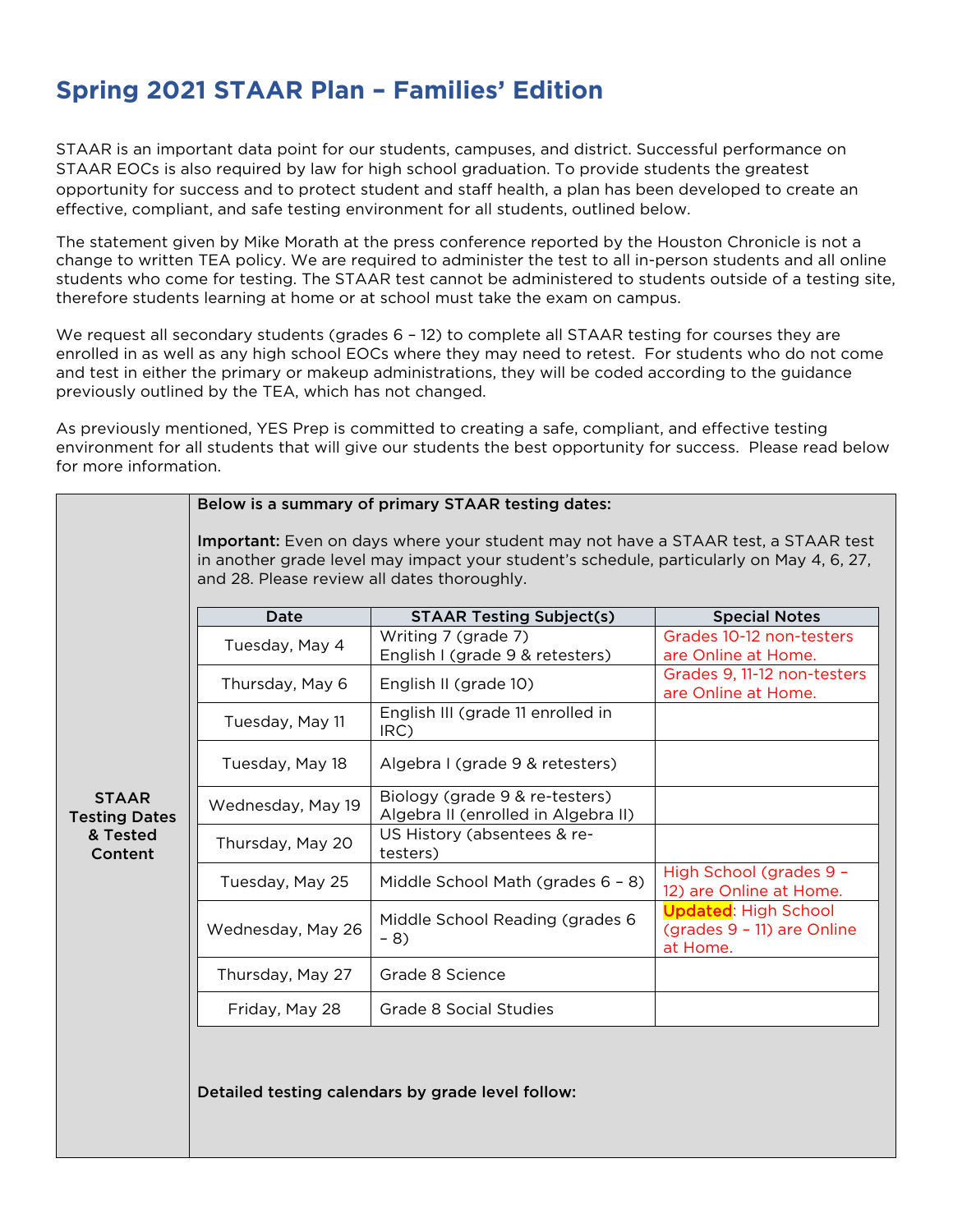|                       | $\bullet$ |                                                                                          |                   |                   |                      | 6 <sup>th</sup> Grade May Schedule (does not include partnership schools or AP testing) |
|-----------------------|-----------|------------------------------------------------------------------------------------------|-------------------|-------------------|----------------------|-----------------------------------------------------------------------------------------|
|                       |           |                                                                                          |                   | May               |                      |                                                                                         |
|                       |           | Monday                                                                                   | <b>Tuesday</b>    | Wednesday         | <b>Thursday</b>      | <b>Friday</b>                                                                           |
|                       |           | 3                                                                                        | 4                 | 5                 | 6                    | 7                                                                                       |
|                       |           | program                                                                                  | program           | program           | program              | program                                                                                 |
|                       |           | selection                                                                                | selection         | selection         | selection            | selection                                                                               |
|                       |           | 10                                                                                       | 11                | 12                | 13                   | 14                                                                                      |
| 6 <sup>th</sup> Grade |           | program                                                                                  | program           | program           | program              | program                                                                                 |
|                       |           | selection                                                                                | selection         | selection         | selection            | selection                                                                               |
|                       |           | 17                                                                                       | 18                | 19                | 20                   | 21                                                                                      |
|                       |           | program                                                                                  | program           | program           | program              | program                                                                                 |
|                       |           | selection                                                                                | selection         | selection         | selection            | selection                                                                               |
|                       |           | 24                                                                                       | 25 - Math         | 26 - Reading      | 27                   | 28                                                                                      |
|                       |           | program                                                                                  | testing at        | testing at        | program              | program                                                                                 |
|                       |           | selection                                                                                | school            | school            | selection            | selection                                                                               |
|                       | $\bullet$ | 7th Grade May Schedule (does not include partnership schools or AP testing)              |                   |                   |                      |                                                                                         |
|                       |           |                                                                                          |                   | May               |                      |                                                                                         |
|                       |           | Monday                                                                                   | <b>Tuesday</b>    | Wednesday         | <b>Thursday</b>      | <b>Friday</b>                                                                           |
|                       |           | 3                                                                                        | 4 - Writing       | 5                 | 6                    | 7                                                                                       |
|                       |           | program                                                                                  | Testing at        | program           | program              | program                                                                                 |
|                       |           | selection                                                                                | school            | selection         | selection            | selection                                                                               |
|                       |           | 10                                                                                       | 11                | 12                | 13                   | 14                                                                                      |
| 7 <sup>th</sup> Grade |           | program                                                                                  | program           | program           | program              | program                                                                                 |
|                       |           | selection                                                                                | selection         | selection         | selection            | selection                                                                               |
|                       |           | 17                                                                                       | 18                | 19                | 20                   | 21                                                                                      |
|                       |           | program                                                                                  | program           | program           | program              | program                                                                                 |
|                       |           | selection                                                                                | selection         | selection         | selection            | selection                                                                               |
|                       |           | 24                                                                                       | 25 - Math         | 26 - Reading      | 27                   | 28                                                                                      |
|                       |           | program                                                                                  | testing at        | testing at        | program              | program                                                                                 |
|                       |           | selection                                                                                | school            | school            | selection            | selection                                                                               |
|                       | $\bullet$ | 8 <sup>th</sup> Grade May Schedule: (does not include partnership schools or AP testing) |                   |                   |                      |                                                                                         |
|                       |           |                                                                                          |                   | May               |                      |                                                                                         |
|                       |           | Monday                                                                                   | <b>Tuesday</b>    | Wednesday         | <b>Thursday</b>      | <b>Friday</b>                                                                           |
|                       |           | 3                                                                                        | 4                 | 5                 | 6                    | 7                                                                                       |
|                       |           |                                                                                          |                   |                   | program              |                                                                                         |
|                       |           | program                                                                                  | program           | program           |                      | program<br>selection                                                                    |
|                       |           | selection<br>10                                                                          | selection         | selection         | selection            |                                                                                         |
|                       |           |                                                                                          |                   |                   |                      |                                                                                         |
| 8 <sup>th</sup> Grade |           |                                                                                          | 11                | 12                | 13                   | 14                                                                                      |
|                       |           | program                                                                                  | program           | program           | program              | program                                                                                 |
|                       |           | selection                                                                                | selection         | selection         | selection            | selection                                                                               |
|                       |           | 17                                                                                       | 18                | 19                | 20                   | 21                                                                                      |
|                       |           | program                                                                                  | program           | program           | program              | program                                                                                 |
|                       |           | selection                                                                                | selection         | selection         | selection            | selection                                                                               |
|                       |           | 24                                                                                       | 25 - Math         | 26 - Reading      | 27 - Science         | $28 - Social$                                                                           |
|                       |           | program                                                                                  | testing at        | testing at        | testing at           | <b>Studies</b>                                                                          |
|                       |           | selection                                                                                | school            | school            | school               | testing at                                                                              |
|                       |           |                                                                                          |                   |                   |                      | school                                                                                  |
|                       |           | 9 <sup>th</sup> Grade May Schedule: (does not include partnership schools or AP testing) |                   |                   |                      |                                                                                         |
|                       |           |                                                                                          |                   | <b>May</b>        |                      |                                                                                         |
|                       |           | Monday                                                                                   | <b>Tuesday</b>    | Wednesday         | <b>Thursday</b>      | <b>Friday</b>                                                                           |
|                       |           | 3                                                                                        | 4 - English I     | 5                 | 6                    | 7                                                                                       |
|                       |           | program                                                                                  | testing at        | program           | online at            | program                                                                                 |
|                       |           | selection                                                                                | school            | selection         | home                 | selection                                                                               |
|                       |           | 10                                                                                       | 11                | 12                | 13                   | 14                                                                                      |
| 9 <sup>th</sup> Grade |           | program                                                                                  | program           | program           | program              | program                                                                                 |
|                       |           | selection                                                                                | selection         | selection         | selection            | selection                                                                               |
|                       |           | 17                                                                                       | 18 - Algebra I    | 19 - Biology      | 20                   | 21                                                                                      |
|                       |           |                                                                                          |                   |                   |                      |                                                                                         |
|                       |           | program                                                                                  | testing at        | testing at        | program              | program                                                                                 |
|                       |           | selection<br>24                                                                          | school<br>25      | school<br>26      | selection<br>27      | selection                                                                               |
|                       |           |                                                                                          |                   |                   |                      | 28                                                                                      |
|                       |           | program<br>selection                                                                     | online at<br>home | online at<br>home | program<br>selection | program<br>selection                                                                    |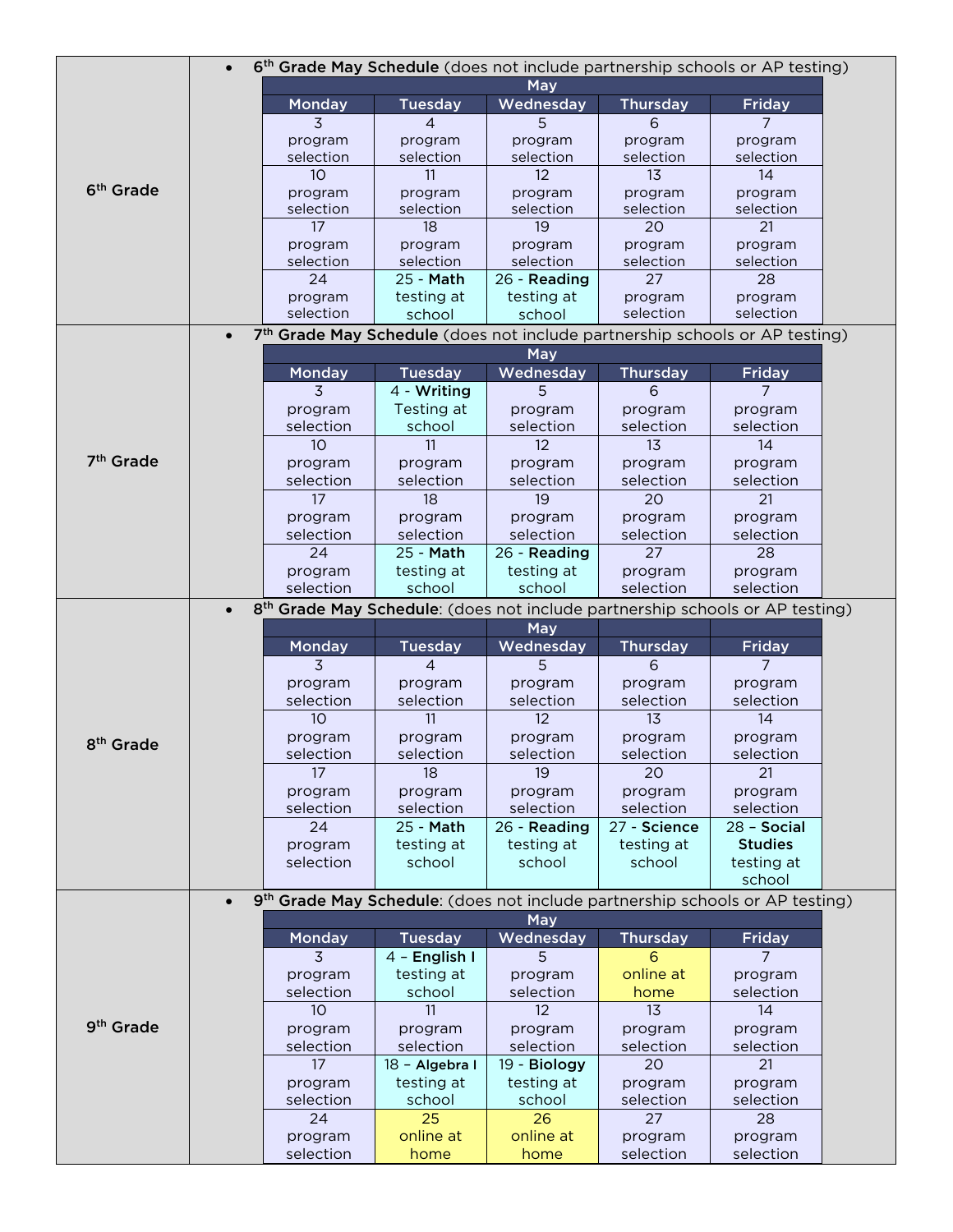|                        | 10 <sup>th</sup> Grade May Schedule: (does not include partnership schools or AP testing,<br>$\bullet$<br>retesting opportunities are listed as "notes") |                                                                                                                               |                                                                                                                                                       |                                                                                                               |                                        |  |
|------------------------|----------------------------------------------------------------------------------------------------------------------------------------------------------|-------------------------------------------------------------------------------------------------------------------------------|-------------------------------------------------------------------------------------------------------------------------------------------------------|---------------------------------------------------------------------------------------------------------------|----------------------------------------|--|
|                        | May                                                                                                                                                      |                                                                                                                               |                                                                                                                                                       |                                                                                                               |                                        |  |
|                        | Monday                                                                                                                                                   | <b>Tuesday</b>                                                                                                                | Wednesday                                                                                                                                             | <b>Thursday</b>                                                                                               | <b>Friday</b>                          |  |
|                        | 3<br>program<br>selection                                                                                                                                | 4<br>online at<br>home<br>(Note: retesting<br>English I at school<br>for students who                                         | 5<br>program<br>selection                                                                                                                             | 6 - English II<br>testing at<br>school                                                                        | $\overline{7}$<br>program<br>selection |  |
| 10 <sup>th</sup> Grade | 10<br>program<br>selection                                                                                                                               | haven't passed.)<br>11<br>program<br>selection                                                                                | 12<br>program<br>selection                                                                                                                            | 13<br>program<br>selection                                                                                    | 14<br>program<br>selection             |  |
|                        | 17<br>program<br>selection                                                                                                                               | 18<br>program<br>selection<br>(Note: retesting<br>Algebra I at<br>school for<br>students who<br>haven't passed.)              | 19<br>Algebra II -<br>students<br>enrolled in<br>Algebra II<br>(Note: retesting<br><b>Biology I at school</b><br>for students who<br>haven't passed.) | 20<br>program<br>selection                                                                                    | 21<br>program<br>selection             |  |
|                        | 24<br>program<br>selection                                                                                                                               | 25<br>online at<br>home                                                                                                       | 26<br>online at<br>home                                                                                                                               | 27<br>program<br>selection                                                                                    | 28<br>program<br>selection             |  |
| $\bullet$              | 11th Grade May Schedule: (does not include partnership schools or AP testing,                                                                            |                                                                                                                               |                                                                                                                                                       |                                                                                                               |                                        |  |
|                        | retesting opportunities are listed as "notes")<br>May                                                                                                    |                                                                                                                               |                                                                                                                                                       |                                                                                                               |                                        |  |
|                        | Monday                                                                                                                                                   | <b>Tuesday</b>                                                                                                                | Wednesday                                                                                                                                             | <b>Thursday</b>                                                                                               | <b>Friday</b>                          |  |
|                        | 3<br>program<br>selection                                                                                                                                | $\overline{4}$<br>online at<br>home<br>(Note: retesting<br><b>English I at school</b><br>for students who<br>haven't passed.) | 5<br>program<br>selection                                                                                                                             | 6<br>online at<br>home<br>(Note: retesting<br>English II at<br>school for<br>students who<br>haven't passed.) | $\overline{7}$<br>program<br>selection |  |
| 11 <sup>th</sup> Grade | 10<br>program<br>selection                                                                                                                               | 11<br>program<br>selection                                                                                                    | 12<br>program<br>selection                                                                                                                            | 13<br>program<br>selection                                                                                    | 14<br>program<br>selection             |  |
|                        | 17<br>program<br>selection                                                                                                                               | 18<br>program<br>selection<br>(Note: retesting<br>Algebra I at<br>school for                                                  | 19<br>Algebra II -<br>students<br>enrolled in<br>Algebra II<br>(Note: retesting                                                                       | 20<br>program<br>selection<br>(Note: retesting<br>US History at<br>school for                                 | 21<br>program<br>selection             |  |
|                        |                                                                                                                                                          | students who<br>haven't passed.)                                                                                              | <b>Biology I at school</b><br>for students who<br>haven't passed.)                                                                                    | students who<br>haven't passed.)                                                                              |                                        |  |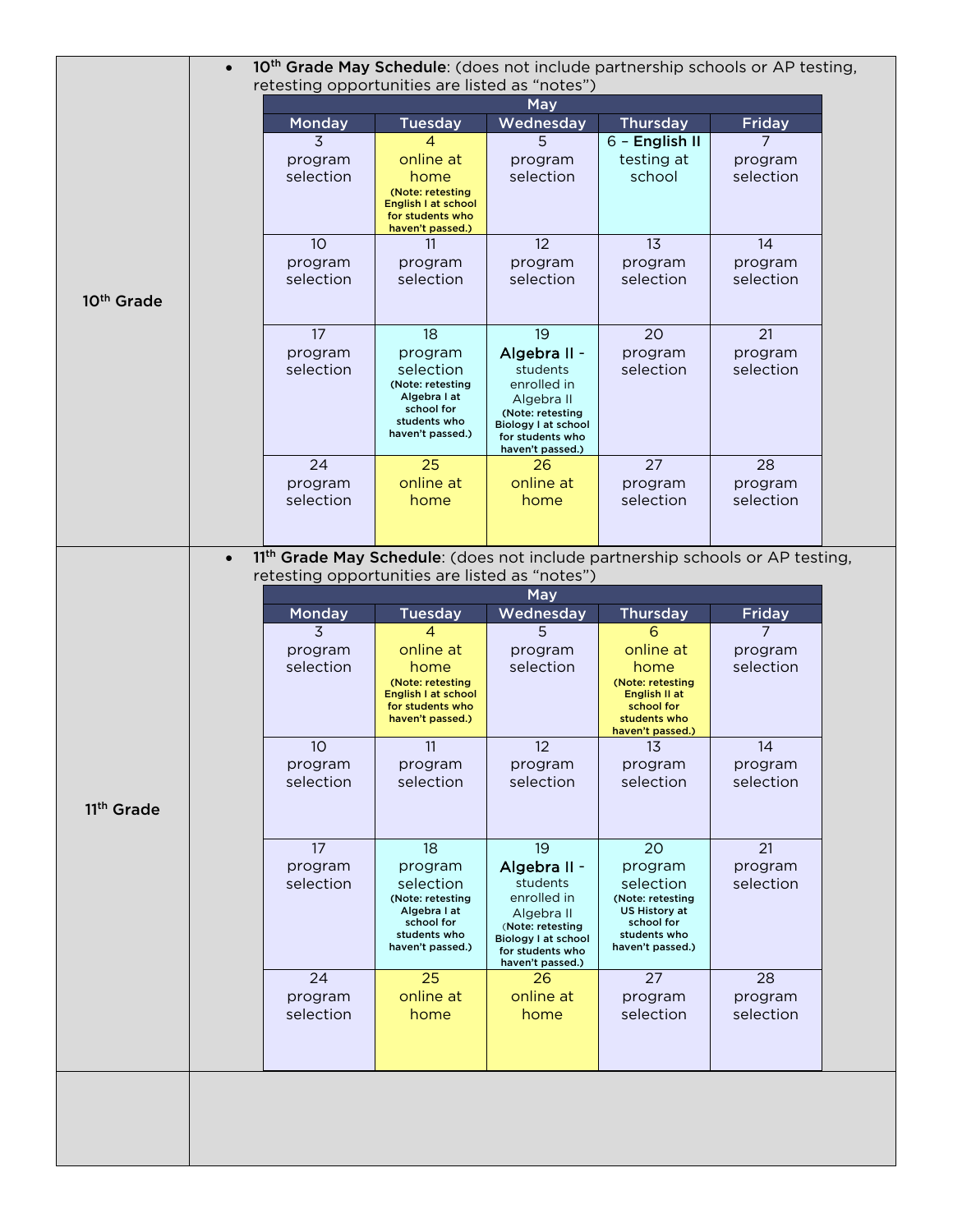|                        | 12 <sup>th</sup> Grade May Schedule: (does not include partnership schools or AP testing, retesting<br>opportunities are listed as "notes") |                                                                                                            |                                                                                                                                                        |                                                                                                             |                      |  |
|------------------------|---------------------------------------------------------------------------------------------------------------------------------------------|------------------------------------------------------------------------------------------------------------|--------------------------------------------------------------------------------------------------------------------------------------------------------|-------------------------------------------------------------------------------------------------------------|----------------------|--|
|                        | May                                                                                                                                         |                                                                                                            |                                                                                                                                                        |                                                                                                             |                      |  |
|                        | Monday                                                                                                                                      | <b>Tuesday</b>                                                                                             | Wednesday                                                                                                                                              | <b>Thursday</b>                                                                                             | Friday               |  |
|                        | 3                                                                                                                                           | 4                                                                                                          | 5                                                                                                                                                      | 6                                                                                                           | 7                    |  |
|                        | program                                                                                                                                     | online at                                                                                                  | program                                                                                                                                                | online at                                                                                                   | program              |  |
|                        | selection                                                                                                                                   | home<br>(Note: retesting<br>English I at school<br>for students who<br>haven't passed.)                    | selection                                                                                                                                              | home<br>(Note: retesting<br>English II at<br>school for<br>students who<br>haven't passed.)                 | selection            |  |
|                        | 1 <sub>O</sub>                                                                                                                              | 11                                                                                                         | 12                                                                                                                                                     | 13                                                                                                          | 14                   |  |
|                        | program                                                                                                                                     | program                                                                                                    | program                                                                                                                                                | program                                                                                                     | program              |  |
| 12 <sup>th</sup> Grade | selection                                                                                                                                   | selection                                                                                                  | selection                                                                                                                                              | selection                                                                                                   | selection            |  |
|                        | 17                                                                                                                                          | 18                                                                                                         | 19                                                                                                                                                     | 20                                                                                                          | 21                   |  |
|                        | program<br>selection                                                                                                                        | program<br>selection<br>(Note: retesting<br>Algebra I at<br>school for<br>students who<br>haven't passed.) | Algebra II -<br><b>Students</b><br>enrolled in<br>Algebra II<br>(Note: retesting<br><b>Biology I at school</b><br>for students who<br>haven't passed.) | program<br>selection<br>(Note: retesting<br>US History at<br>school for<br>students who<br>haven't passed.) | program<br>selection |  |
|                        | 24                                                                                                                                          | 25                                                                                                         | 26                                                                                                                                                     | 27                                                                                                          | 28                   |  |
|                        | program                                                                                                                                     | online at                                                                                                  | <b>AP</b>                                                                                                                                              | program                                                                                                     | program              |  |
|                        | selection                                                                                                                                   | home                                                                                                       | Language<br>Exam                                                                                                                                       | selection                                                                                                   | selection            |  |

• Make-up testing opportunities will be available – details to come.

- *Partnership testing schedules (both Aldine & Spring Branch) will be available as soon as plans are finalized.*
- *With large testing administrations, to ensure our ability to provide an effective, safe, and compliant testing environment, we will facilitate instruction to some high school students online on these dates*

| <b>Testing</b><br>Location                | All students will take their test at YES Prep enrolled campus.                                                                                                                                                                                                                                                                                                                                                                                                                                                                                                                                                                                                                                                                                                                                            |
|-------------------------------------------|-----------------------------------------------------------------------------------------------------------------------------------------------------------------------------------------------------------------------------------------------------------------------------------------------------------------------------------------------------------------------------------------------------------------------------------------------------------------------------------------------------------------------------------------------------------------------------------------------------------------------------------------------------------------------------------------------------------------------------------------------------------------------------------------------------------|
| Required<br><b>Testing</b><br>Material(s) | All students must bring their YP-issued device to campus because all exams will be<br>online only.                                                                                                                                                                                                                                                                                                                                                                                                                                                                                                                                                                                                                                                                                                        |
|                                           | Students without YP-issued device will test on a YP device on campus.                                                                                                                                                                                                                                                                                                                                                                                                                                                                                                                                                                                                                                                                                                                                     |
| Transportation<br>& Nutrition             | Transportation and breakfast/lunch will be available.<br><b>Updated:</b> All campuses will be running their regular bus routes on STAAR days. If your<br>student needs to take the bus on their testing day(s), please refer to your campus's most<br>updated routes and stops to find the stop most convenient for your student. The most<br>current routes and stops are posted on your campus website and will be posted through<br>social media. If you need any assistance, please contact the front office of your<br>campus. Buses will continue to follow all COVID safety procedures. If a bus is full before<br>reaching all stops, a second bus will be dispatched to complete the route, or the original<br>bus will drop off the students on campus and then complete the rest of the route. |
| Preparation                               | Students taking STAAR exams in the spring will receive tutorials and review modules<br>closer to their testing date. STAAR exams are aligned to the content they are learning in<br>their classes.                                                                                                                                                                                                                                                                                                                                                                                                                                                                                                                                                                                                        |